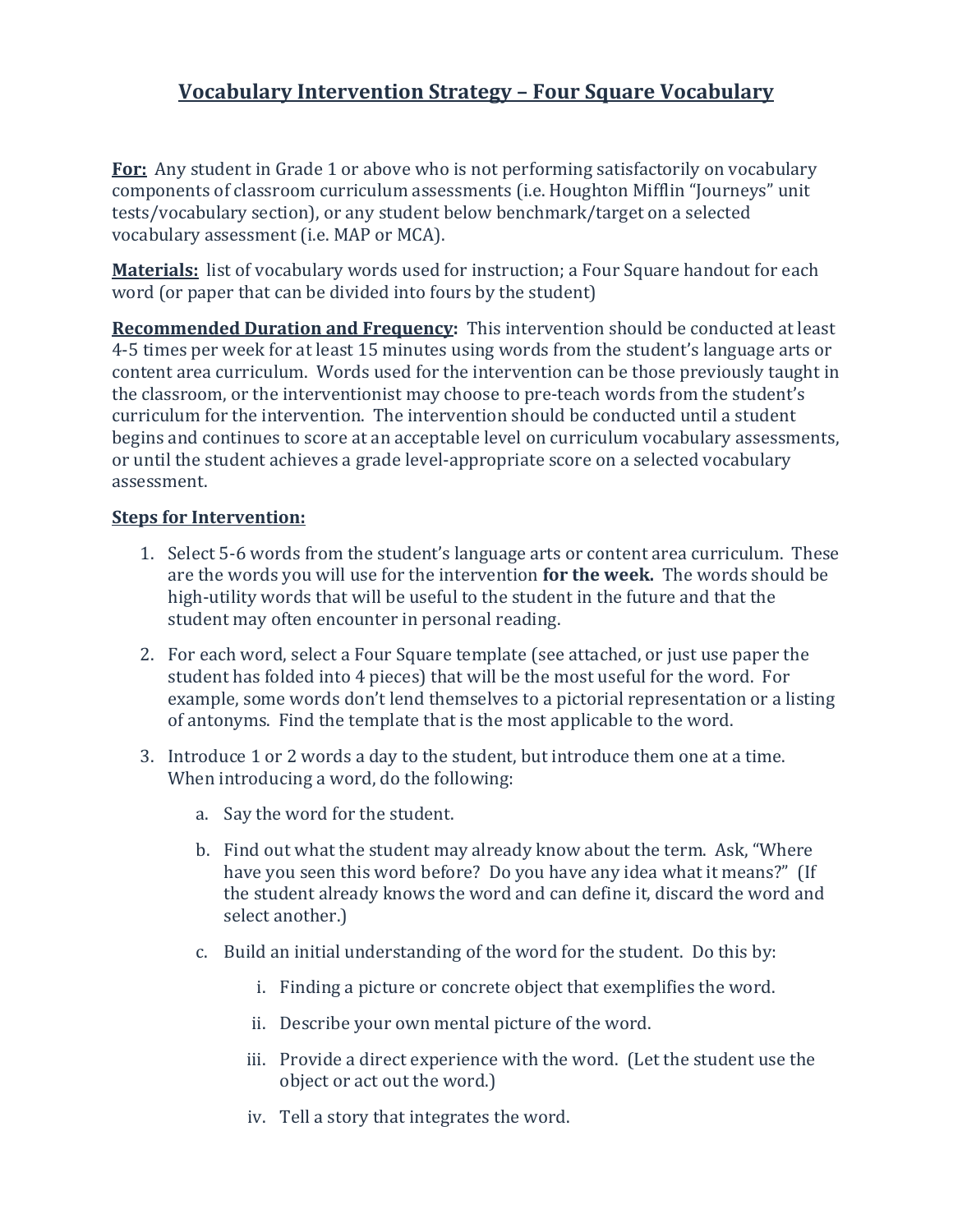- 4. Assist the student in completing the Four Square sheet for the word. **It is vital that the student use his or her own words when coming up with a definition for the word (for the "What is it?" box). Do not use a dictionary for this activity.**
- 5. At least once a week, have the student engage in one of the following activities to practice and review the words learned during the week:
	- a. **Free Association** Name a vocabulary term, and have the student name all the words s/he thinks of that are related to that term (i.e. "pasteurize" might elicit: milk, clean, safe, germs, bacteria, process…). You can stop the free association at any time and ask a student how the word s/he named is related to the term.
	- b. **Comparing Terms** Using sentence frames/stems, Venn diagrams, or a Semantic Feature Analysis, have the students compare and contrast two or more vocabulary terms that are somewhat related.

*Example of Sentence Stems:*

*"Upset" and "irate" are similar because \_\_\_\_\_\_\_\_\_\_\_\_\_\_\_\_\_\_\_\_\_\_\_\_\_\_\_\_\_\_\_\_\_\_\_\_\_. "Upset" and "irate" are different because \_\_\_\_\_\_\_\_\_\_\_\_\_\_\_\_\_\_\_\_\_\_\_\_\_\_\_\_\_\_\_\_\_\_\_.*

*Example of Semantic Feature Analysis:*

|                           | French Horn | <b>Oboe</b> | Flute | Tympani |
|---------------------------|-------------|-------------|-------|---------|
| <b>Brass</b>              |             |             |       |         |
| Woodwind                  |             |             |       |         |
| Percussion                |             |             |       |         |
| Blow into to play         |             |             |       |         |
| <b>Musical Instrument</b> |             |             |       |         |

- c. **Classifying Terms/Open Sort** Give the student cards with the vocabulary words written on them. There should be different connections between/among some of the words. Have the students sort the words and identify what the title of the sorting category would be. Question students regarding why they placed certain words into the categories they did.
- d. Allow students to pair up and discuss their words, show their Vocabulary Journals, etc. to each other.
- e. Play a game, such as Charades or Pictionary, with vocabulary words learned so far.
- 6. Also at least once every two weeks, quiz the student on the words introduced so far by asking the student to either give a definition of the word or use it in a sentence. Score a "+" or "-" on the Record Sheet (attached) for each word quizzed. Review any words the student misses.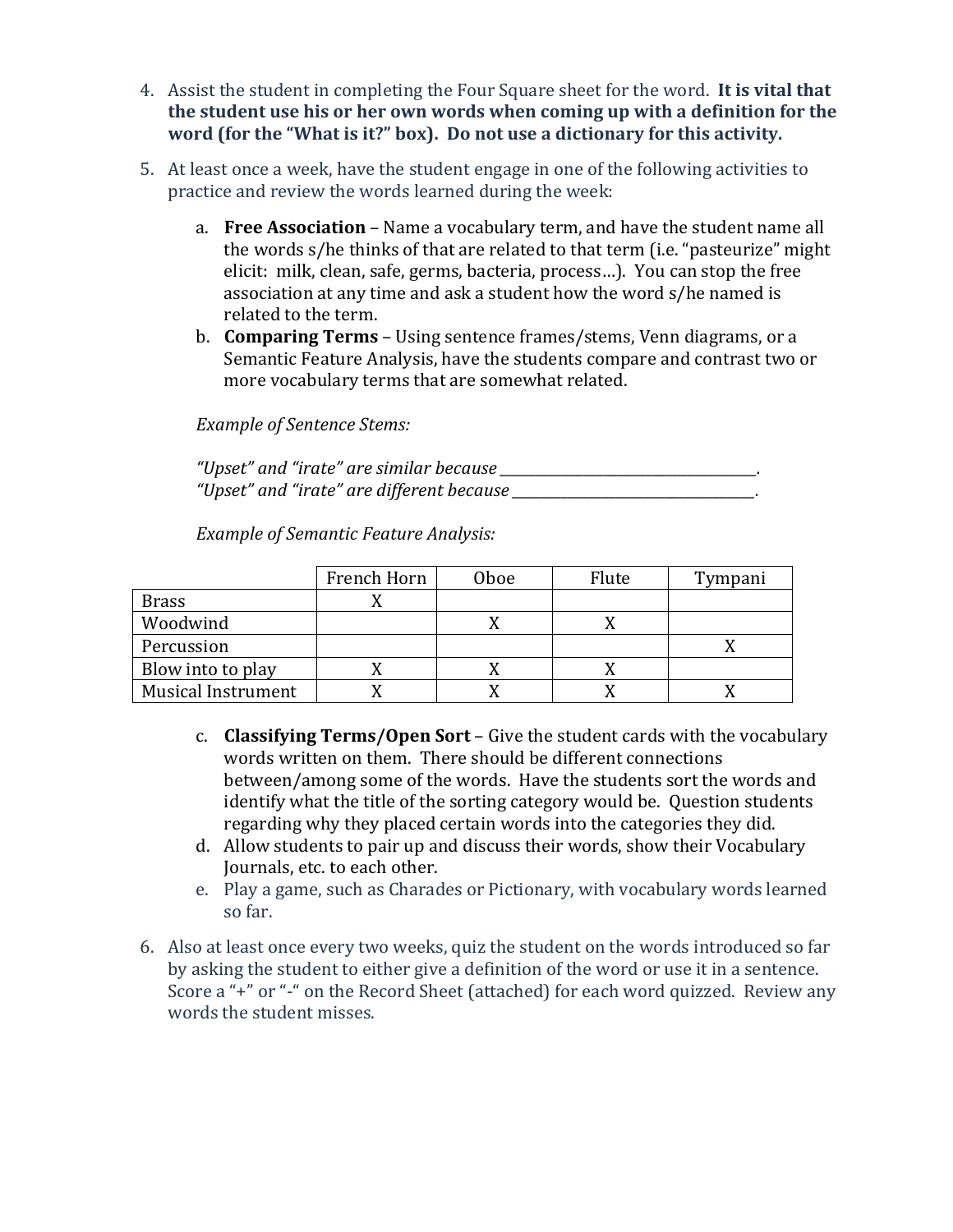| Word                                          | <b>What are some</b><br>examples? |
|-----------------------------------------------|-----------------------------------|
| What is it?<br>(Define in your own<br>words.) | What is it like?                  |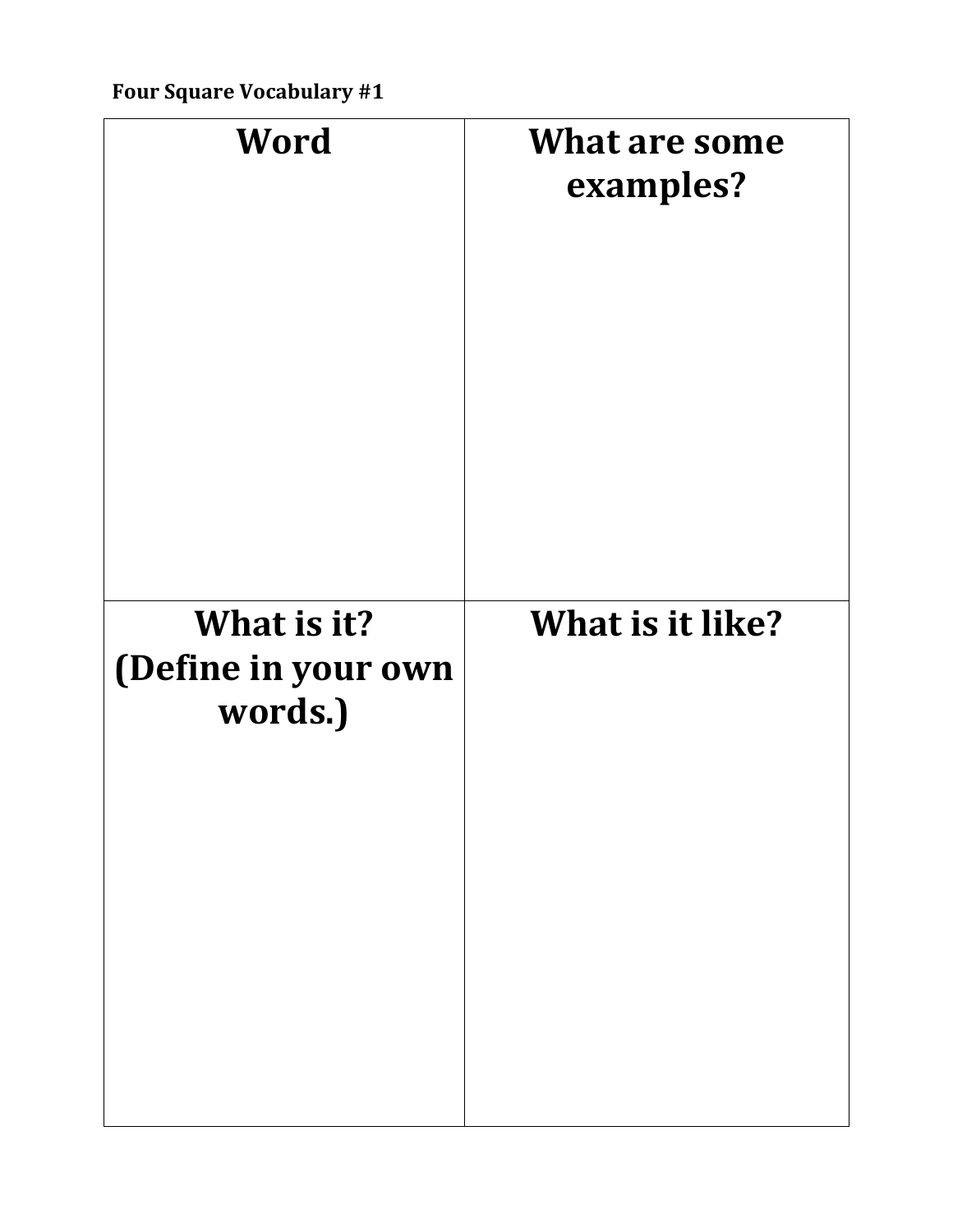

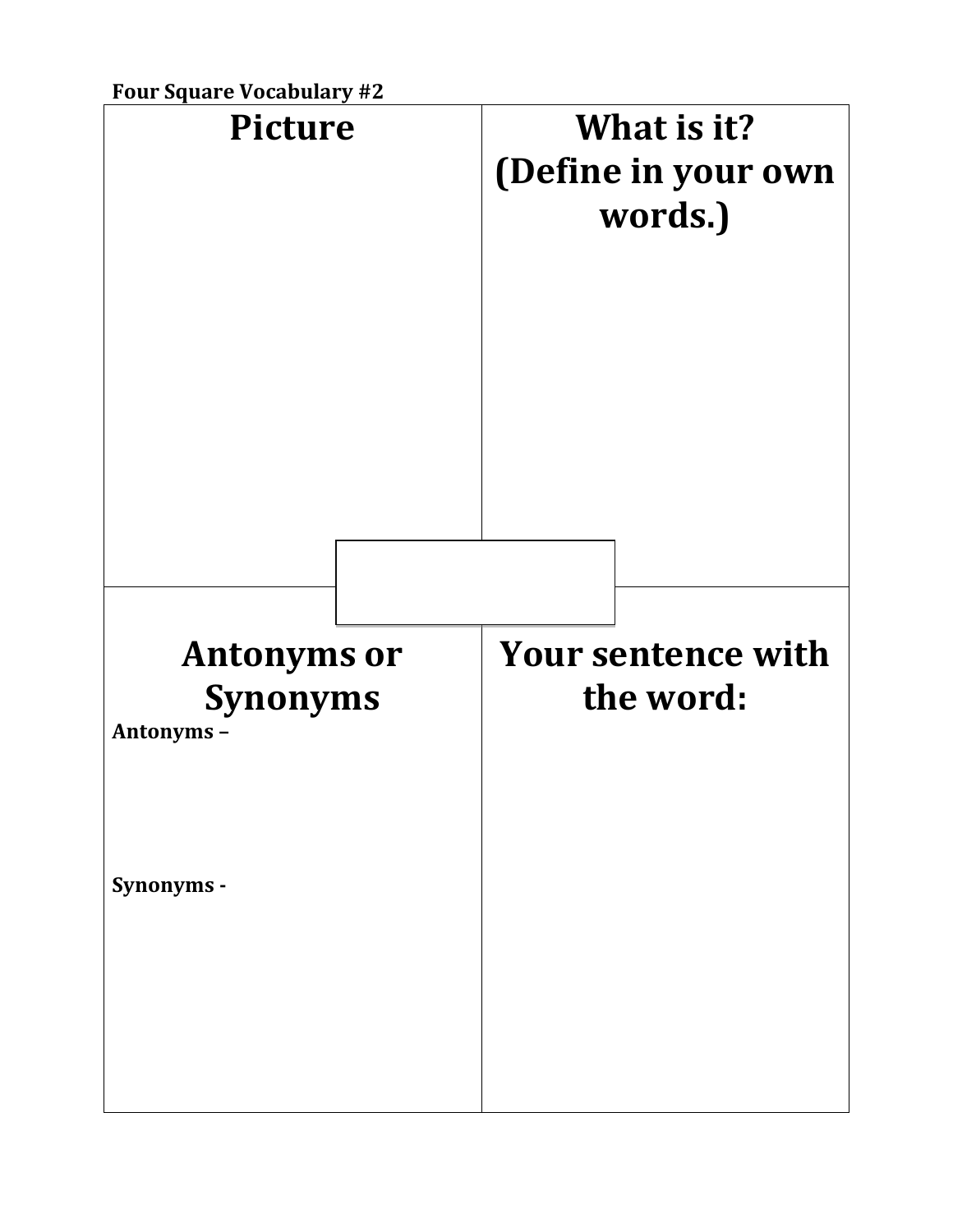**Four Square Vocabulary #3 (also known as the Frayer Method)**

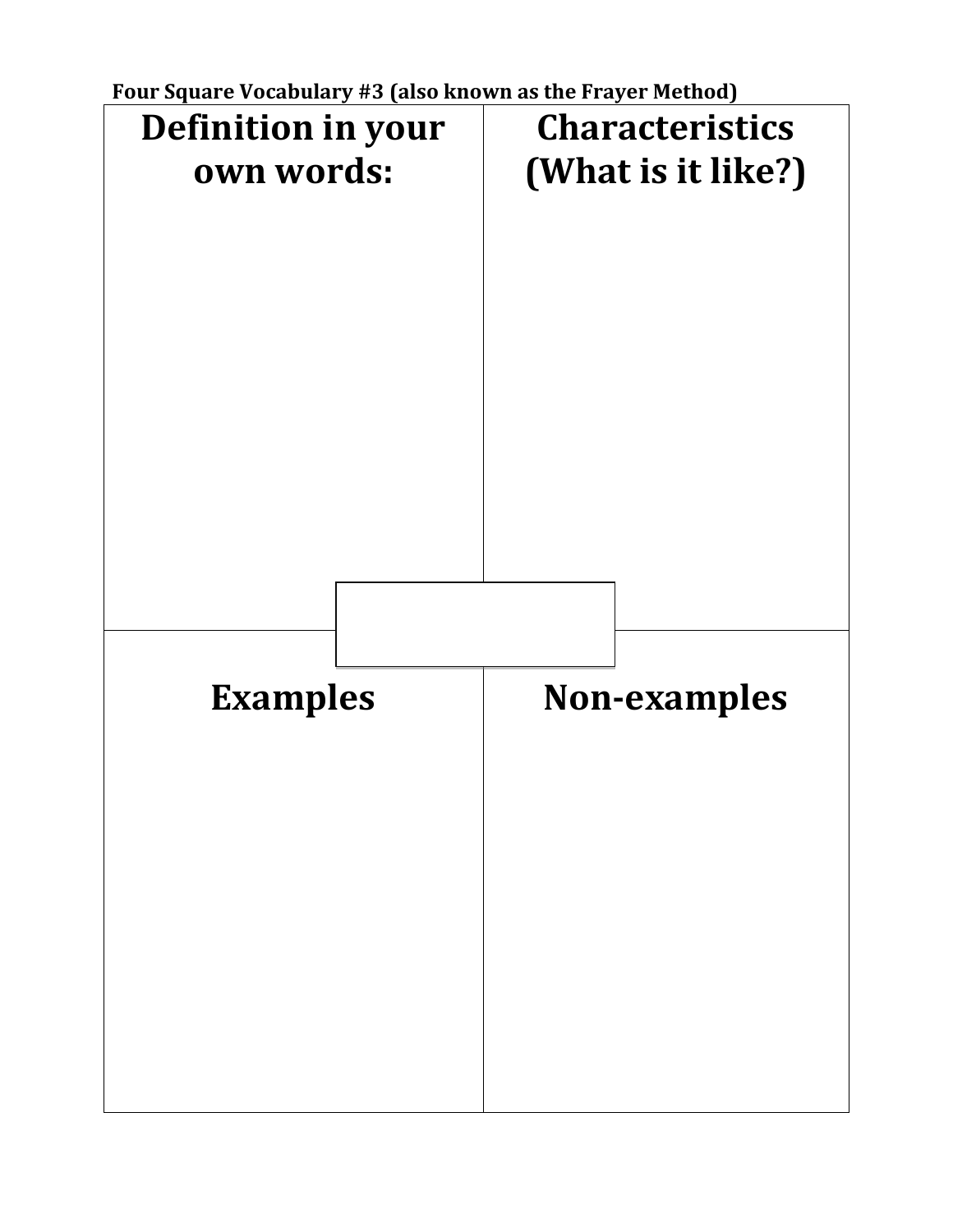## **Four Square Vocabulary Intervention – Recording Sheet**

**Student Name:\_\_\_\_\_\_\_\_\_\_\_\_\_\_\_\_\_\_\_\_\_\_\_\_\_\_\_\_\_\_\_\_\_\_ Inclusive Dates of Intervention:\_\_\_\_\_\_\_\_\_\_\_\_\_\_\_\_\_\_\_\_\_\_**

| <b>WORD</b> | $+$ or $-$ |
|-------------|------------|
|             |            |
|             |            |
|             |            |
|             |            |
|             |            |
|             |            |
|             |            |
|             |            |
|             |            |
|             |            |
|             |            |
|             |            |
|             |            |
|             |            |
|             |            |
|             |            |
|             |            |
|             |            |
|             |            |
|             |            |
|             |            |
|             |            |
|             |            |
|             |            |
|             |            |
|             |            |
|             |            |
|             |            |